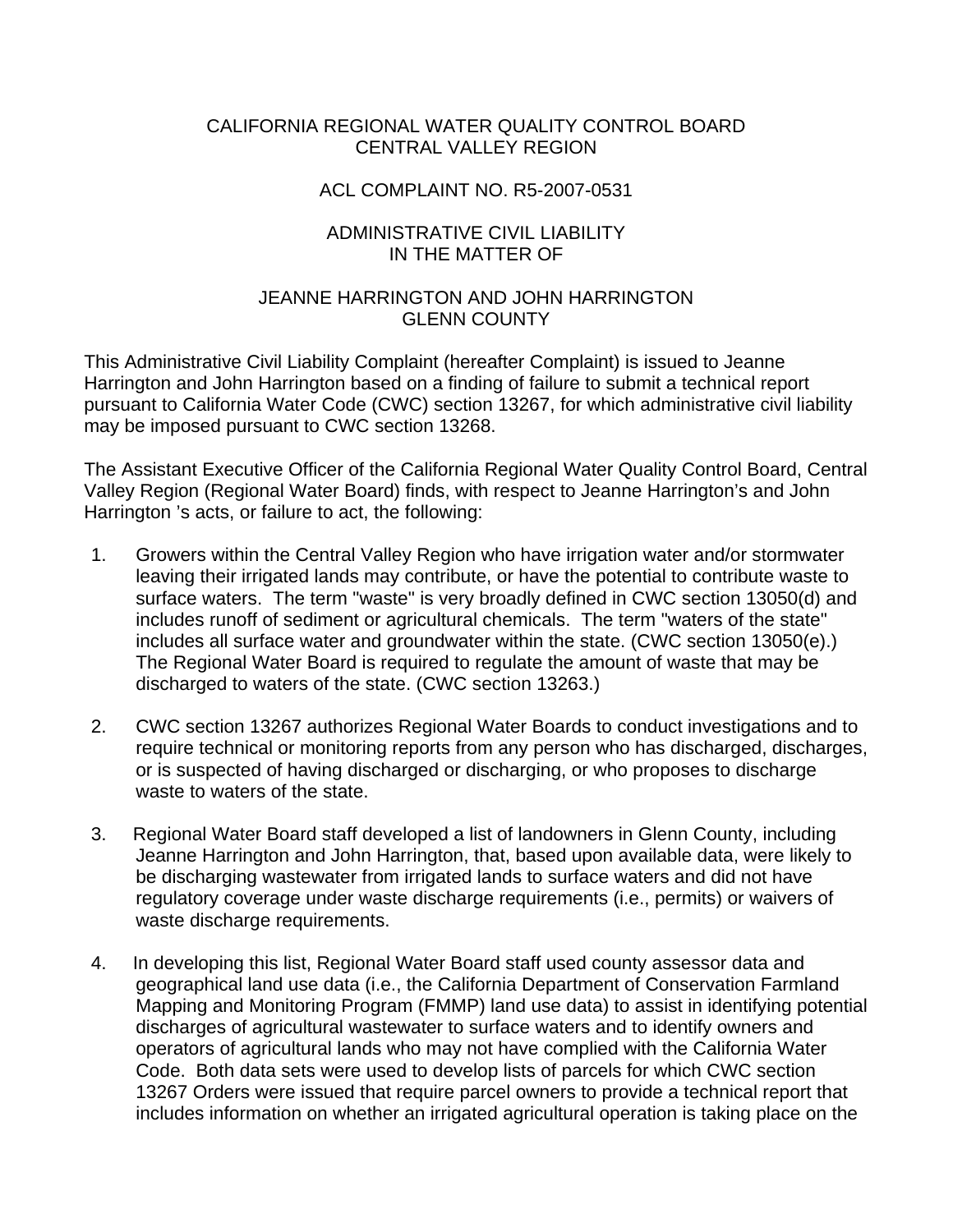parcel, the nature of the operation, if regulatory coverage has been obtained, and if not, why it has not been obtained.

- 5. Evaluation of county assessor and FMMP data indicated a parcel of 18 acres (APN 046- 300-018-0) of agricultural land was owned by Jeanne Harrington and John Harrington in Glenn County.
- 6. On 26 May 2006, the Regional Water Board issued a CWC section 13267 Order (hereafter Order) to Jeanne Harrington and John Harrington, sent via certified mail, requiring the submission of a written technical report by 30 June 2006.
- 7. The Order provides, *"Water Board staff has determined that you discharge, or have high potential to discharge, waste from your property to a surface water of the State and that any discharges from your irrigated land could affect the quality of waters of the State. This determination has been based on the (1) geographic location and topographic features of all or part of your irrigated lands, (2) use of public county records and (3) proximity to surface water bodies."*
- 8. As detailed in the Order, Jeanne Harrington and John Harrington could comply by completing a one-page report form enclosed with the Order that calls for information on parcel location; assessor parcel number; parcel size; nature of the agricultural operations that have or are taking place on the property; if regulatory coverage had been obtained; and if not, the reason coverage was not obtained.
- 9. In requiring the technical report, the Order explains, "*The requested information is needed to determine if you are a "discharger" under the Water Code, and if so, whether you have obtained appropriate waiver coverage or a permit for your discharge."*
- 10. The certified mail receipt for the Order issued to Jeanne Harrington and John Harrington was signed as received by John Harrington. No date was noted with the signature. The receipt however was stamped with a date of June 1 2006. Jeanne Harrington and John Harrington did not respond or submit a technical report to the Regional Water Board.
- 11. Thereafter, a Notice of Violation (NOV) was issued and sent via certified mail on 31 August 2006 to Jeanne Harrington and John Harrington, for failure to submit a technical report as required by the Order. The certified mail receipt was signed as received by John Harrington on 5 September 2006. A response to the NOV was required by 2 October 2006.
- 12. Regional Water Board staff checked the compliance tracking system and case files and it was verified that the Regional Water Board had not received a response or technical report from Jeanne Harrington and John Harrington.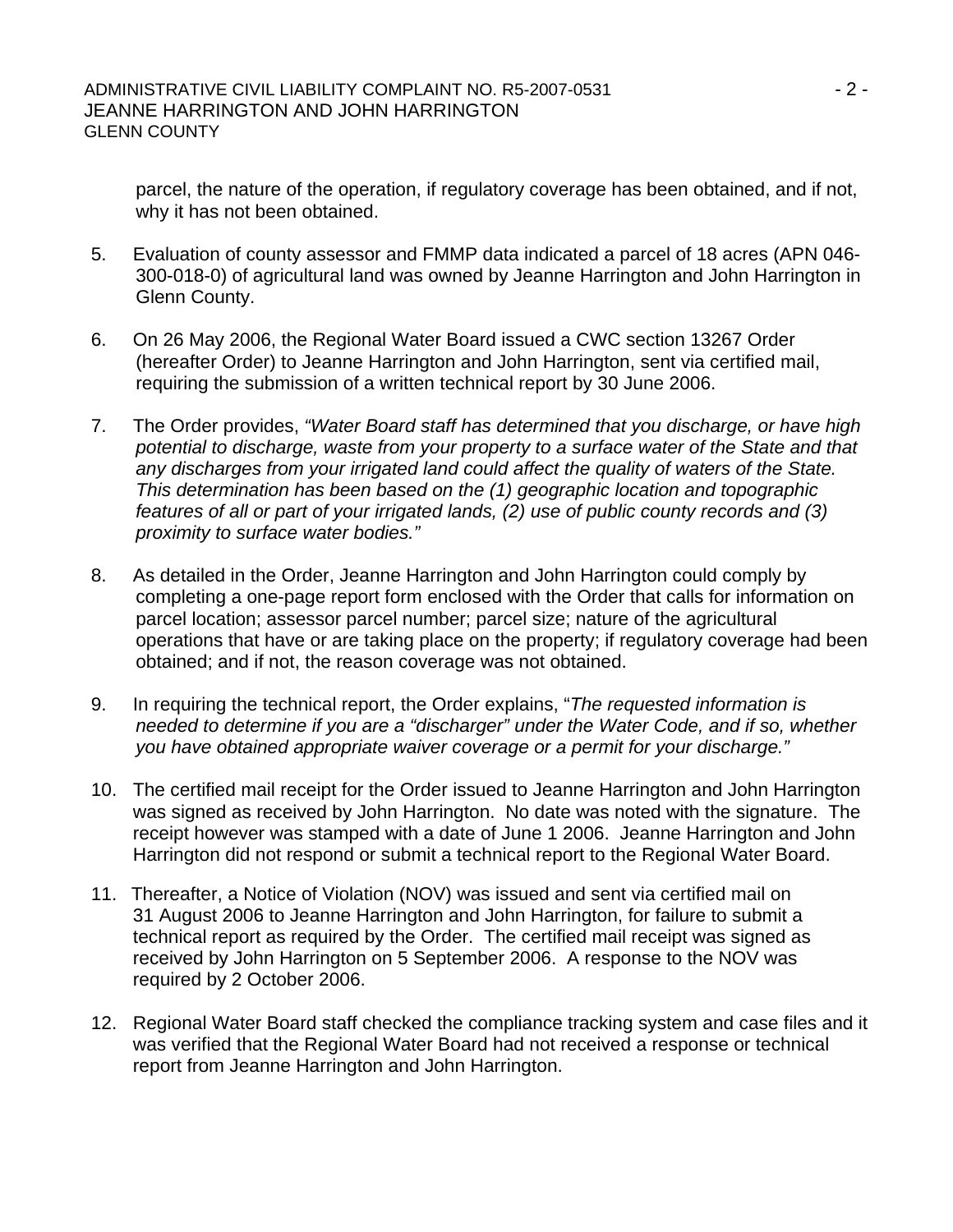## **VIOLATIONS**

13. Failure to submit a technical report required by CWC section 13267(b). The CWC section 13267 Order was issued to Jeanne Harrington and John Harrington on 26 May 2006 and required the submission of a technical report by 30 June 2006. As of 9 November 2007, Jeanne Harrington's and John Harrington 's technical report is 497 days past due. The 31 August 2006 Notice of Violation requested a response by 2 October 2006. As of 9 November 2007, Jeanne Harrington's and John Harrington 's technical report is 403 days past the response date for the Notice of Violation.

# **REGULATORY CONSIDERATIONS**

- 14. CWC section 13267 (a) states: "*A regional board, in establishing or reviewing any water quality control plan or waste discharge requirements, or in connection with any action relating to any plan or requirement authorized by this division, may investigate the quality of any waters of the state within its region."*
- 15. CWC section 13267 (b) states: *"In conducting an investigation specified in subdivision (a), the regional board may require that any person who has discharged, discharges, or is suspected of having discharged or discharging, or who proposes to discharge waste within its region…, shall furnish, under penalty of perjury, technical or monitoring program reports which the regional board requires. The burden, including costs, of these reports shall bear a reasonable relationship to the need for the report and the benefits to be obtained from the reports. In requiring those reports, the regional board shall provide the person with a written explanation with regard to the need for the reports, and shall identify the evidence that supports requiring that person to provide the reports."*
- 16. CWC section 13268 (a) states: *"Any person failing or refusing to furnish technical or monitoring program reports as required by subdivision (b) of section 13267, or failing or refusing to furnish a statement of compliance as required by subdivision (b) of Section 13399.2, or falsifying any information provided therein, is guilty of a misdemeanor and may be liable civilly in accordance with subdivision (b)."*
- 17. CWC section 13268(b)(1) states: *"Civil liability may be administratively imposed by a regional board in accordance with Article 2.5 (commencing with Section 13323) or Chapter 5 for a violation of subdivision (a) in an amount which shall not exceed one thousand dollars (\$1000) for each day in which the violation occurs."*
- 18. The required technical report is 497 days past due. The maximum liability under CWC section 13268(b)(1) for the nonsubmittal of the technical report is \$1000 per day late, for a total of four hundred ninety-seven thousand dollars (\$497,000).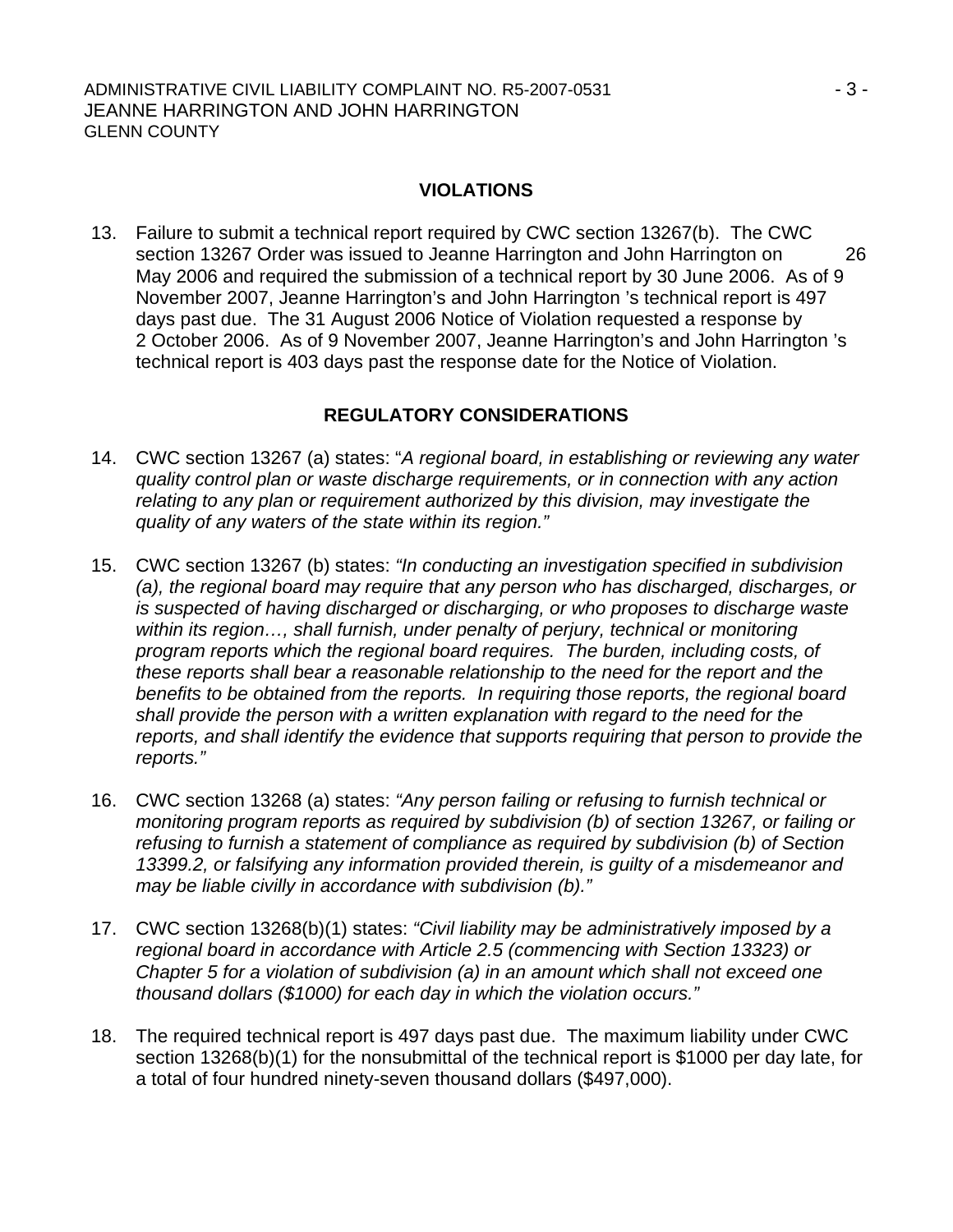- 19. The Assistant Executive Officer has considered the nature, circumstances, extent, and gravity of Jeanne Harrington's and John Harrington 's failure to submit a technical report as required, Jeanne Harrington's and John Harrington 's ability to pay the proposed civil liability, the effect of the proposed civil liability on Jeanne Harrington's and John Harrington 's ability to continue in business, any history of violations, the degree of culpability, economic benefit or savings, if any, resulting from the failure to submit the technical report required, and other matters as justice may require, including the staff time required to prepare this Complaint. This consideration takes into account the additional information and evidence submitted by Jeanne Harrington and John Harrington in response to Administrative Civil Liability Complaint No. R5-2007-0521.
- 20. Regional Water Board staff spent a total of 22.25 hours preparing Administrative Civil Liability Complaint No. R5-2007-0521. The total cost for staff time is \$1780 based on a rate of \$80 per hour.

# **JEANNE HARRINGTON AND JOHN HARRINGTON ARE HEREBY GIVEN NOTICE THAT:**

- 1. The Assistant Executive Officer of the Regional Water Board proposes that Jeanne Harrington and John Harrington be assessed **an administrative civil liability in the amount of \$200**. The amount of the proposed liability is based upon a review of the factors cited in CWC sections 13268 and 13327, as well as the State Water Resources Control Board's Water Quality Enforcement Policy, and includes consideration of the economic benefit or savings resulting from the violations.
- 2. A hearing shall be held on **24 or 25 January 2008** unless Jeanne Harrington and John Harrington agree to waive the hearing and pay the imposed civil liability in full.
- 3. If a hearing is held, the Regional Water Board will consider whether to affirm, reject, or modify the proposed Administrative Civil Liability, or whether to refer the matter to the Attorney General for recovery of judicial civil liability.
- 4. In lieu of a hearing, Jeanne Harrington and John Harrington may waive the right to a hearing. If you wish to waive the right to a hearing, sign the enclosed waiver and return it with the full amount of civil liability (in a check made payable to the *State Water Resources Control Board, Waste Discharge Permit Fund*), to the Regional Water Board's office at 11020 Sun Center Drive, Suite #200, Rancho Cordova, CA 95670, by **30 November 2007**.

 $\overline{\phantom{a}}$  , and the contract of the contract of the contract of the contract of the contract of the contract of the contract of the contract of the contract of the contract of the contract of the contract of the contrac

 $\overline{\phantom{a}}$  , and the contract of the contract of the contract of the contract of the contract of the contract of the contract of the contract of the contract of the contract of the contract of the contract of the contrac

KENNETH D. LANDAU, Assistant Executive Officer